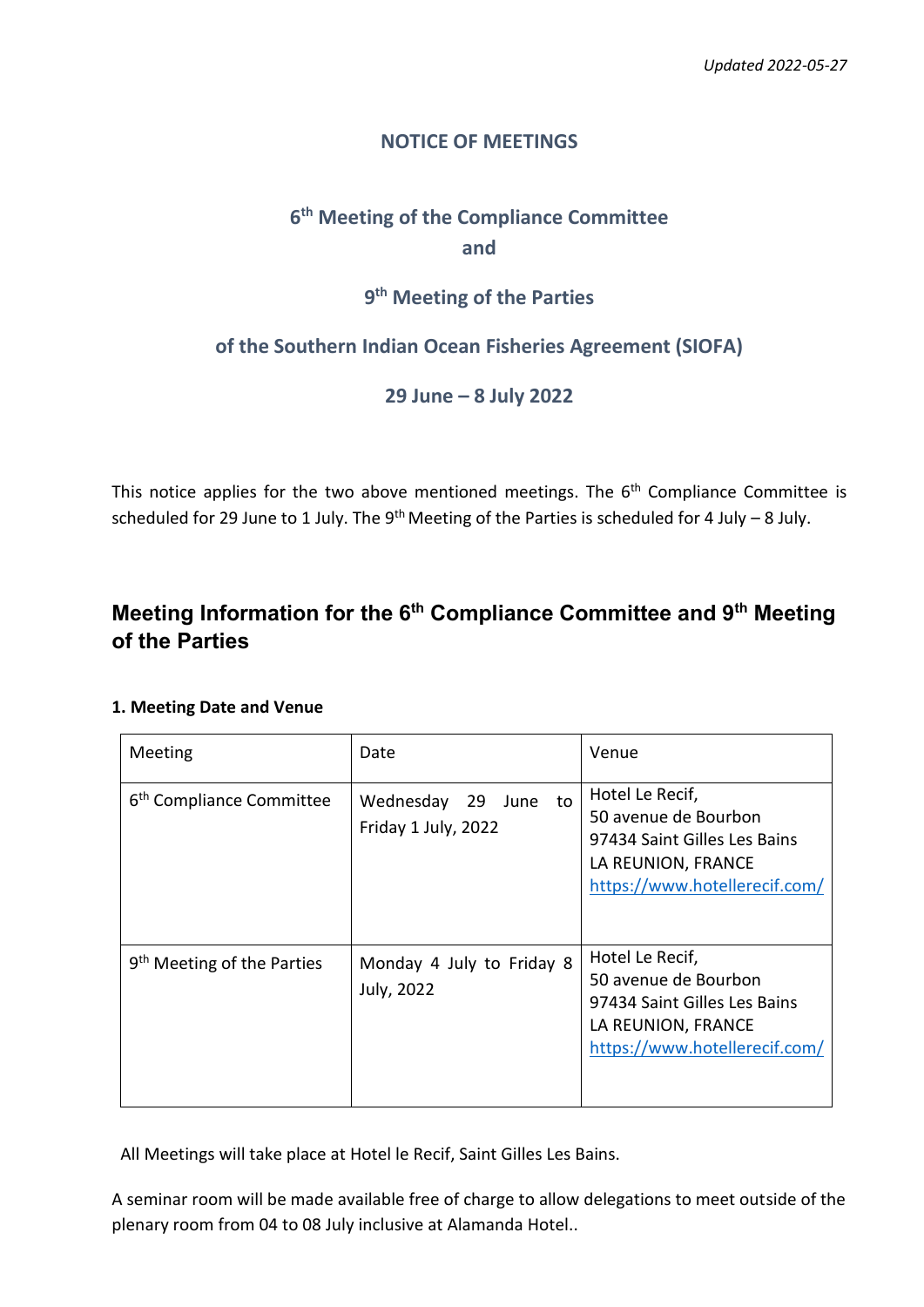# **2. Accommodations**

# **2.1. Hotels offering a discount**

A discount may be offered at the hotels listed below, if you indicate that you are participating in the "SIOFA Meetings". Please note that each participant must make their own reservation, confirm and manage with the selected hotel the practical arrangements for the duration of their stay.

# **2.1.1 Hotel LE RECIF (3\*)** – **Meetings venue**

<https://www.hotellerecif.com/>

(Special price for SIOFA participants:

**Single room Standard with breakfast:** 110-120 € per night and per room

**Standard double room (with double bed, or TWIN beds - to be specified at the time of booking) with breakfast:** 130-140 € per night and per room (so 65-70 € per person, based on a double room )

**Supplement for half board (diner excluding drinks):** 25 € per adult for hotel residents.

#### **Compulsory tourist tax: 1.10 € per night and per adult**

It would be up to each delegation and/or participant to book and pay their own room/accommodation.

#### **2.1.2. Other hotels near the Meeting venue**

The following hotels are in the vicinity of the Meeting venue of Hotel Le Récif may also offering discount to meeting participants.

# **ERMITAGE BOUTIK Hotel (3\*):**

Ermitage Boutik Hôtel, 40 Av. de la Mer, St Paul 97460, La Réunion At 1.2 km from Meeting venue (15 mn by feet)

Ermitage Boutik Hotel reservation e-mail address: [reservation@ermitage.re](mailto:reservation@ermitage.re)

Clients should contact the hotel directly, specifying "SIOFA MEETING" to benefit from a discounted rate, and should book directly their stay.

# **Tarif Club Exsel Single Room Breakfast included: 90 €/night**

#### **Compulsory tourist tax: 1.10 € per night and per adult**

It would be up to each delegation and/or participant to book and pay their own room/accommodation.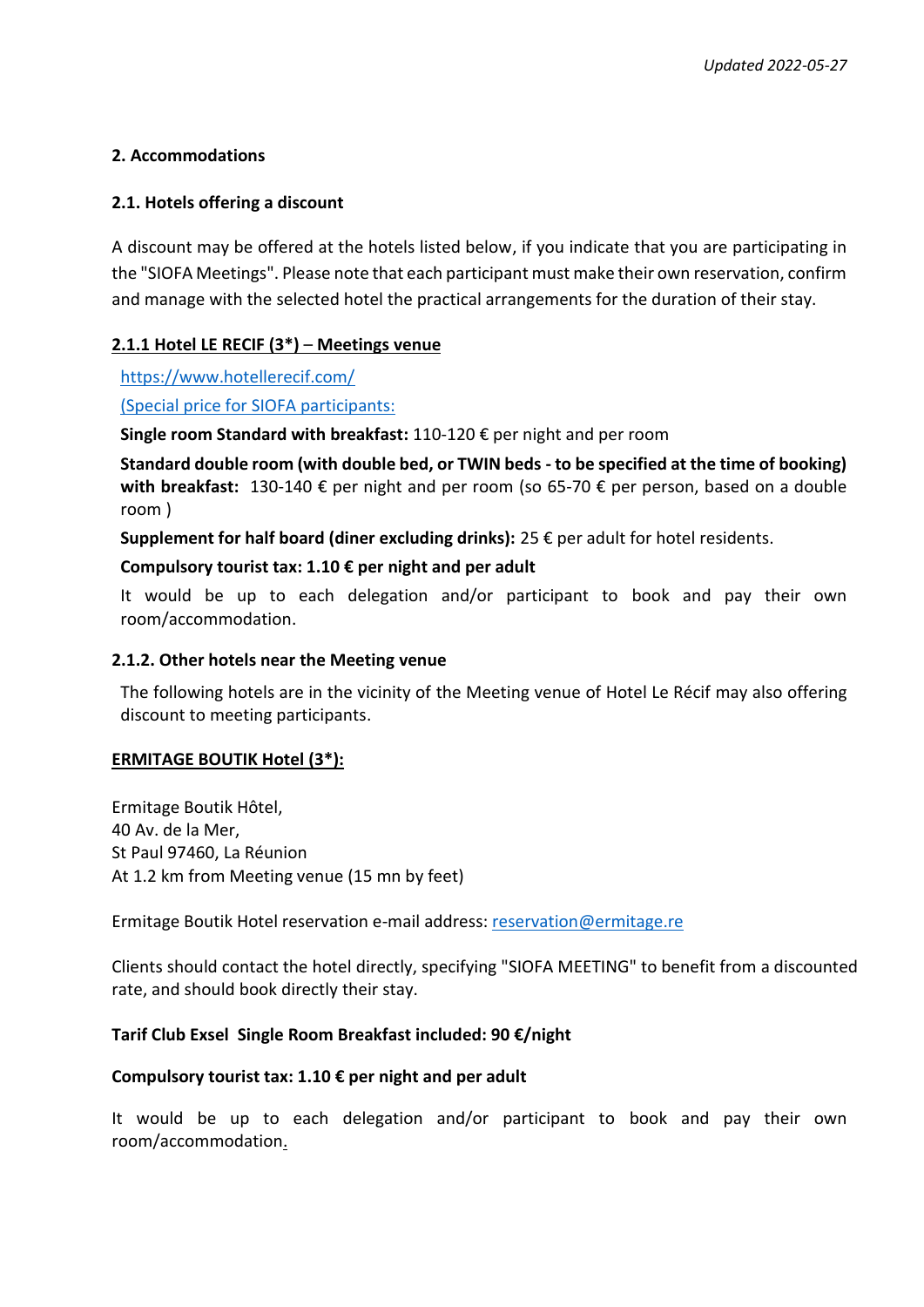# **ALAMANDA Hotel (2\*)**

Hotel Alamanda, 81 Av. de Bourbon, St Paul 97434, La Réunion At 0.6 km from Meeting venue (7 mn by feet)

Alamanda Hotel reservation e-mail address : [reservation@alamanda.re;](mailto:reservation@alamanda.re) (other enquiries can be made at: [hebergement@alamanda.re\)](mailto:hebergement@alamanda.re)

Clients should contact the hotel directly, specifying "SIOFA MEETING" to benefit from a discounted rate, and should book and pay directly their stay.

#### **Tarif Club Exsel en Single Breakfast included: 75 €/night**

#### **Compulsory tourist tax: 0.90 € per night and per adult**

#### **2.1.2. Other hotel options**

#### **LUX HOTEL (5 \*\*\*\*)**

LUX Saint Gilles, lieu-dit L'Hermitage, 28 Rue du Lagon, St Paul 97434, La Réunion At 3 km from Meeting venue (35 mn by feet) |Transfer possible for a fee, to be arranged with the hotel, or rent a car from airport, please see below]

Lux Hotel Reservation e-mail address : [commercial.groupe@luxiledelareunion.com](mailto:commercial.groupe@luxiledelareunion.com) Clients should contact the hotel directly, specifying they attend to "SIOFA MEETING" to try to benefit from a discounted rate, and should book directly their stay

# **2A BOUTIK HOTEL (4\*\*\*\*)**

54 route de Boucan Canot 97 434 St Gilles Les Bains (Bus line in vicinity of the Hotel to L'Hermitage) At 6 km from Meeting venue (Bus line in vicinity of the Hotel to L'Hermitage or rent a car from airport, please see below]

2A Boutik Hôtel reservation e-mail address : [contact@hotel2a.com](mailto:contact@hotel2a.com) Clients should contact the hotel directly, specifying they attend to "SIOFA MEETING" to try to benefit from a discounted rate, and should book directly their stay

# **2.1.3 Others accommodation without a discount**

*If you would prefer to stay in other hotels or private homes, we recommend that you search on Tripadvisor.com, Trivago.com, booking.com, Airbnb, etc.*

Map of the Vicinity of Hotel Le Récif (Google Map) and services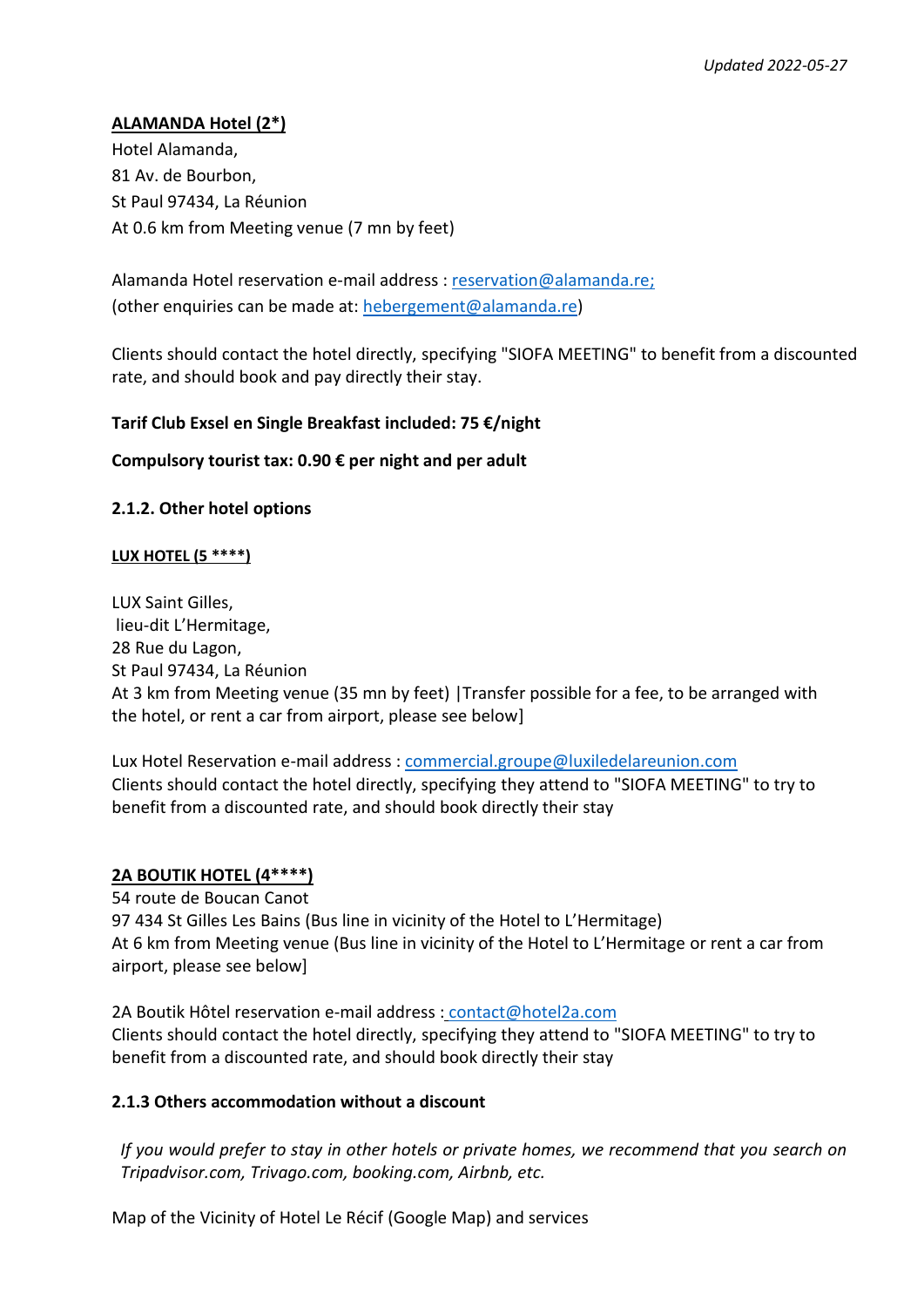# <https://www.google.com/maps/@-21.0710545,55.2248558,16.36z>

# **3. Travel**

### **3.1. Travel to La Reunion**

Several airlines serve La Reunion, mostly transiting through Mauritius or Paris.

#### **3.2. Commute from the airport to the Meeting Venue**

From the airport you can either:

- Take a transfer from the airport to your hotel (contact.transfert.re@gmail.com). The company has a Special offer for SIOFA participants. (Please precise you come for SIOFA meeting) Price: 150€ return per minibus from 1 to 5 people, 170€ from 6 people per minibus. (2 minibuses available with 8 seats), For reservations contact: contact.transfert.re@gmail.com(you can write in English).
- Take a taxi at the airport (prices range from 75 to 100  $\epsilon$  / one way), [\(https://www.reunion.aeroport.fr/en/passagers/taxis-and-chauffeur-services\)](https://www.reunion.aeroport.fr/en/passagers/taxis-and-chauffeur-services)
- Rent a car [\(https://www.reunion.aeroport.fr/en/passagers/car-rental\)](https://www.reunion.aeroport.fr/en/passagers/car-rental)
- Take a bus [\(https://www.reunion.aeroport.fr/en/passagers/public-transport\)](https://www.reunion.aeroport.fr/en/passagers/public-transport)

# **4. Hospitality (meals during meeting hours)**

Coffee breaks: During the meetings, a morning and afternoon coffee will be provided.

Lunch: lunch (without beverage) will be provided by SIOFA for all participants at the hotel restaurant.

#### **5. VISA Requirements**

Check your own country visa requirements for France.

All foreign nationals wishing to enter France must be able to submit statutory documents at the border concerning the reasons for their stay, their means of support and accommodation arrangements.

A visa is generally required, in the absence of a waiver. **For general information and for preparing, submitting and tracking your visa application, log on to [France-Visas](https://france-visas.gouv.fr/en_US/web/france-visas/welcome-page), France's official visa site.**

[France-Visas](https://france-visas.gouv.fr/): [https://france-visas.gouv.fr/en\\_US/web/france-visas/ai-je-besoin-d-un-visa](https://france-visas.gouv.fr/en_US/web/france-visas/ai-je-besoin-d-un-visa)

It is a single portal with all the information you need to guide you through the process and help you every step of the way (preparing the application, entering details, submitting and tracking the application).

# **6. Currency**

The currency in La Reunion is the Euro. Its equivalence to other currencies changes daily, so it is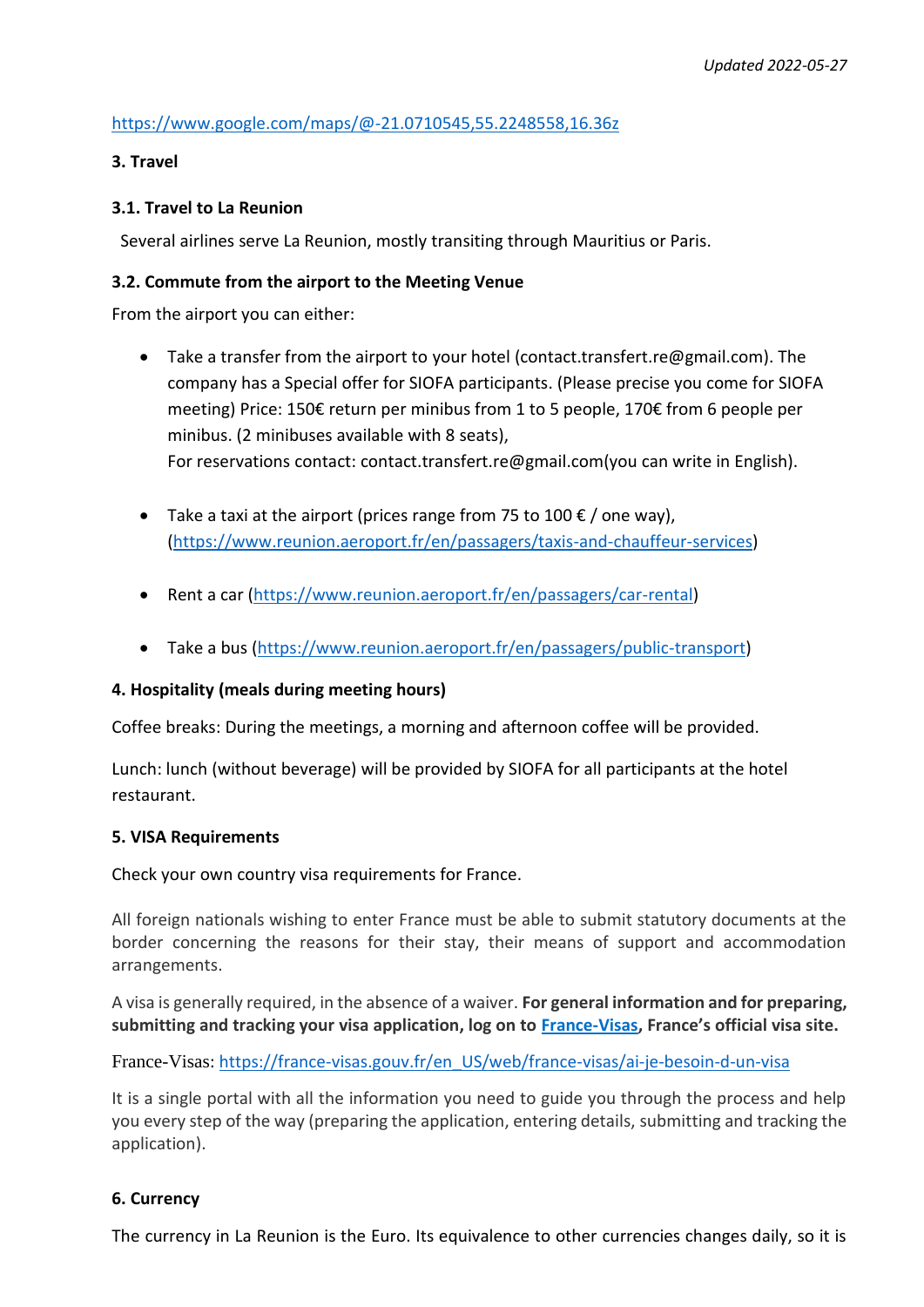advisable to check its value before travelling and during your stay.

Card payments are accepted in most places in La Reunion.

Please note that currency exchange offices are uncommon in La Réunion. We therefore strongly recommend that you exchange your currency to euros before your arrival in La Réunion.

# **7. Electricity**

The electrical current in La Reunion is 220V.

The picture illustrates a common outlet an plug on the island.

We recommend that you bring an adaptor or a universal adapter if this outlet doesn't suit your plugs.

#### **8. Safety, Health, Emergencies and Weather**

La Reunion is relatively safe. Use same precautions as in any European city.

Mosquito bites should be prevented due to the risk of Dengue Fever, use a repellent.

June and July weather is under tropical winter conditions generally with a nice and dry weather, especially on the West coast of the island.

Swimming is risky outside the lagoon because of sharks, but you can safely swim in the Hermitage lagoon, just in front of the hotel venue. The water temperature is tropical and the coral reef beautiful. The meeting venue hotel also provides two swimming pools.

# **9. COVID-19 Travel Restrictions for travel to La Réunion**

The current travel restrictions for passengers arriving in La Réunion can be found on the SIOFA website on the following link. [http://apsoi.org/sites/default/files/Access-to-Reunion-COVID-19-](http://apsoi.org/sites/default/files/Access-to-Reunion-COVID-19-SIOFA-Sec-12O4-version.pdf) [SIOFA-Sec-12O4-version.pdf](http://apsoi.org/sites/default/files/Access-to-Reunion-COVID-19-SIOFA-Sec-12O4-version.pdf)

As restrictions are subject to change, we recommend checking the following website (only in French[\) http://www.reunion.gouv.fr/voyages-en-provenance-et-a-destination-de-la-a8661.html](http://www.reunion.gouv.fr/voyages-en-provenance-et-a-destination-de-la-a8661.html) regularly prior to your departure.

We advise also that you also inform yourself of any additional restrictions that have been put in place by your own government that may affect your ability to travel internationally.

Please contact also your airline and/or your travel agency, who should be able to give you the updated information.